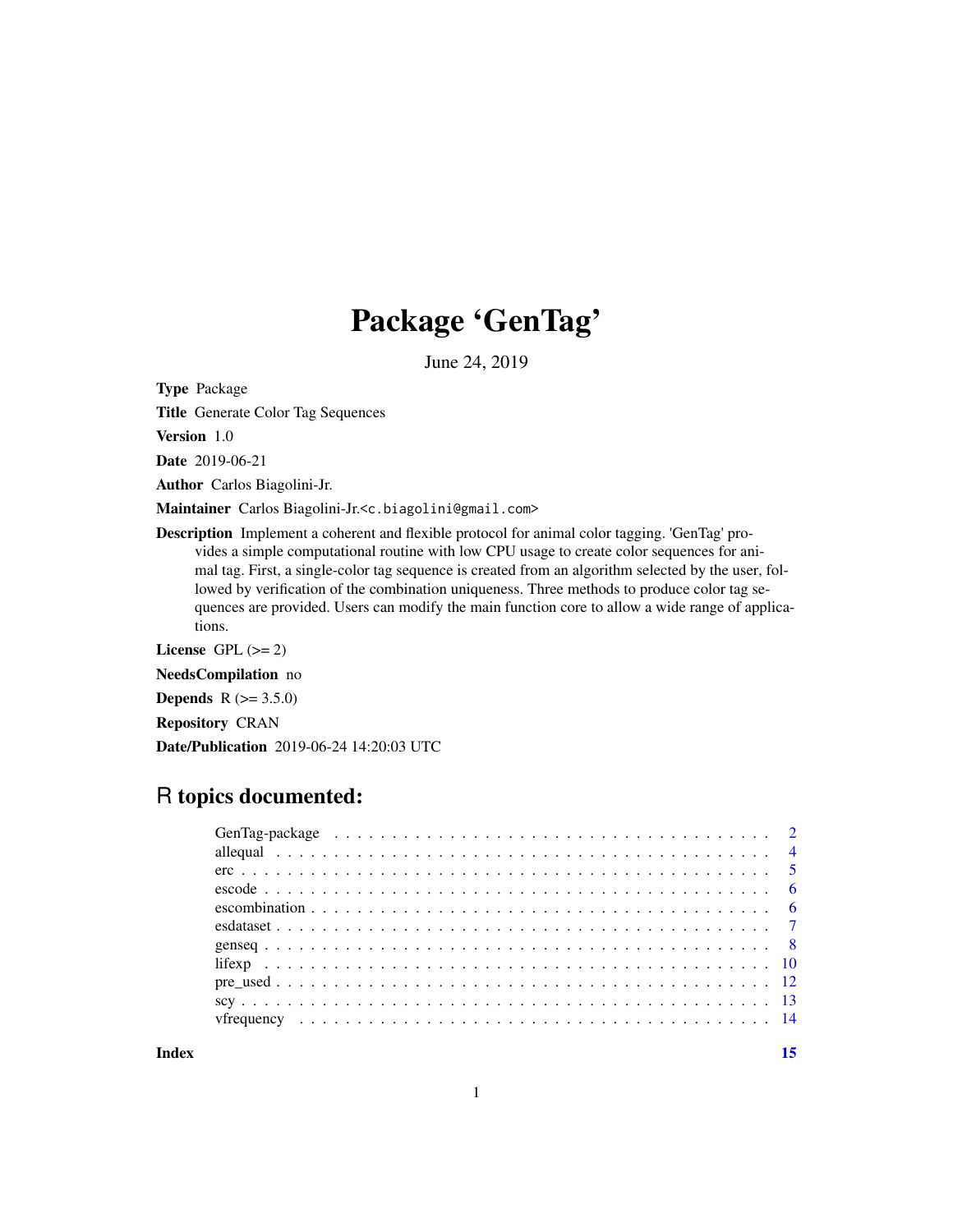<span id="page-1-0"></span>

Implement a coherent and flexible protocol for animal color tagging. 'GenTag' provides a simple computational routine with low CPU usage to create color sequences for animal tag. First, a singlecolor tag sequence is created from an algorithm selected by the user, followed by verification of the combination uniqueness. Three methods to produce color tag sequences are provided. Users can modify the main function core to allow a wide range of applications.

#### Details

The DESCRIPTION file:

| Package: GenTag       |                                                                                                                            |
|-----------------------|----------------------------------------------------------------------------------------------------------------------------|
| Type:                 | Package                                                                                                                    |
| Title:                | <b>Generate Color Tag Sequences</b>                                                                                        |
| Version: 1.0          |                                                                                                                            |
| Date:                 | 2019-06-21                                                                                                                 |
|                       | Author: Carlos Biagolini-Jr.                                                                                               |
|                       | Maintainer: Carlos Biagolini-Jr. <c.biagolini@gmail.com></c.biagolini@gmail.com>                                           |
|                       | Description: Implement a coherent and flexible protocol for animal color tagging. 'GenTag' provides a simple computational |
| License: GPL $(>= 2)$ |                                                                                                                            |

Index of help topics:

| Generate Color Tag Sequences           |
|----------------------------------------|
| All equal tag sequence sample          |
| Estimates remaining color              |
| Empty synonym code                     |
| Empty synonym combination              |
| Empty synonym dataset                  |
| Color tag combination generator        |
| Life expectancy tag sequence sample    |
| Pre-used combinations combinations     |
| Summary color year                     |
| Variable frequency tag sequence sample |
|                                        |

Implement a coherent and flexible protocol for animal color tagging. 'GenTag' provides a simple computational routine with low CPU usage to create color sequences for animal tag. First, a singlecolor tag sequence is created from an algorithm selected by the user, followed by verification of the combination uniqueness. Three methods to produce color tag sequences are provided. Users can modify the main function core to allow a wide range of applications.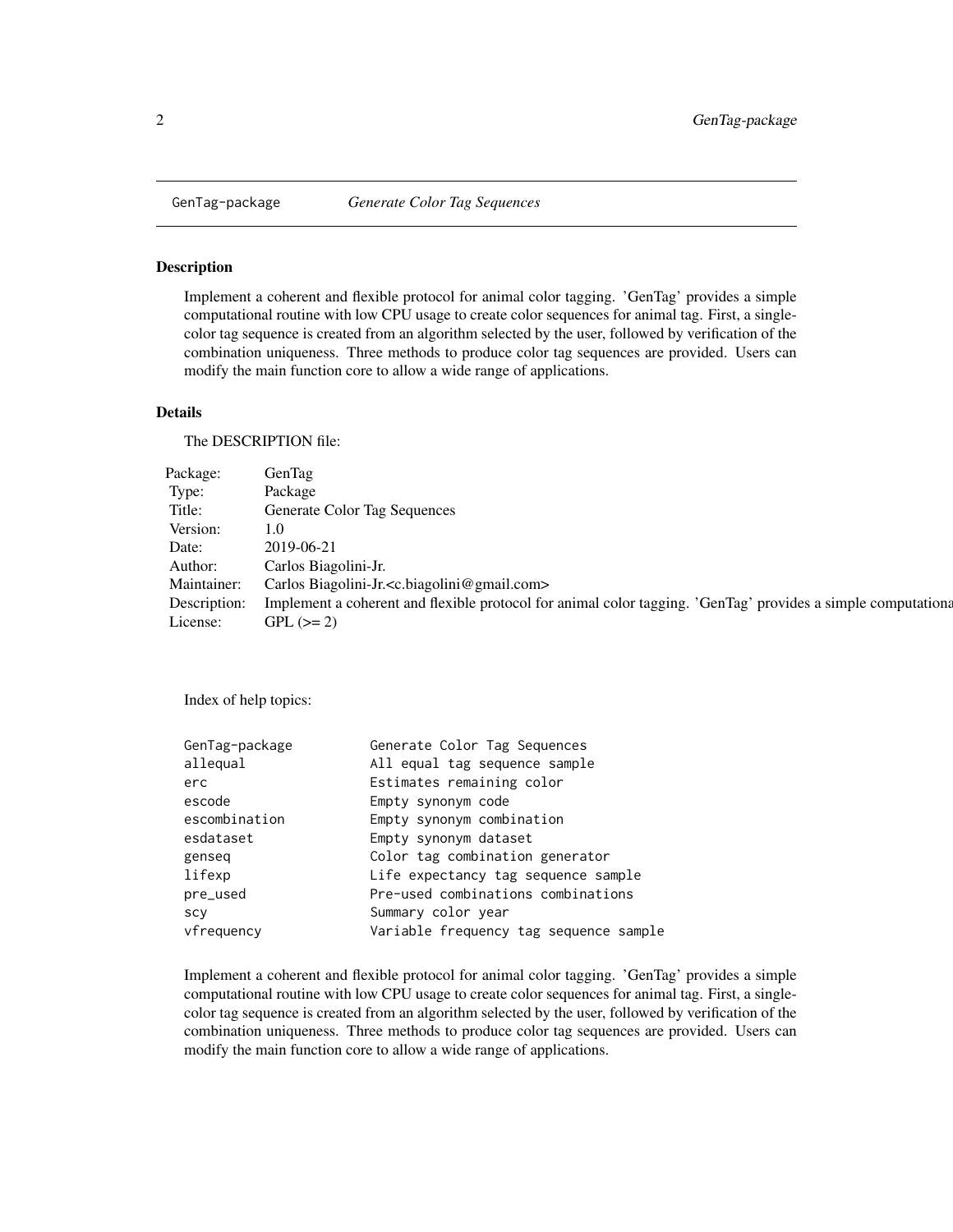#### Author(s)

Carlos Biagolini-Jr.

Maintainer: Carlos Biagolini-Jr.<c.biagolini@gmail.com>

#### References

Alisauskas & Lindberg (2002). Effects of neckbands on survival and fidelity of White-fronted and Canada geese captured as non-breeding adults. doi: 10.1080/02664760120108575 Broughton (2015). Low incidence of leg and foot injuries in colour-ringed Marsh tits Poecile palustris. doi: 10.1080/03078698.2015.1059610 Burley (1986). Sex-ratio manipulation in color-banded populations of Zebra finches. doi: 10.1111/j.1558-5646.1986.tb05744.x Burley, Krantzberg & Radman (1982). Influence of colour-banding on the conspecific preferences of Zebra finches. doi: 10.1016/S0003-3472(82)80055-9 Calvo & Furness (1992). A review of the use and the effects of marks and devices on birds. doi: 10.1080/03078698.1992.9674036 Cresswell, Lind, Quinn, Minderman & Whitfield, (2007). Ringing or colour-banding does not increase predation mortality in Redshanks Tringa totanus. doi: 10.1111/j.2007.0908-8857.3925.x Cuthill, Hunt, Cleary, & Clark (1997). Colour bands, dominance, and body mass regulation in male Zebra finches (Taeniopygia guttata). doi: 10.1098/rspb.1997.0151 Fiske & Amundsen (1997). Female bluethroats prefer males with symmetric colour bands. doi: 10.1006/anbe.1996.0436 Gil, Graves, Hazon, & Wells, (1999). Male attractiveness and differential testosterone investment in Zebra finch eggs. doi: 10.1126/science.286.5437.126 Griesser, Schneider, Collis, Overs, Guppy, Guppy, Takeuchi, Collins, Peters & Hall (2012). Causes of ring-related leg injuries in birds - evidence and recommendations from four field studies. doi: 10.1371/journal.pone.0051891 Jennions (1998). The effect of leg band symmetry on female-male association in Zebra finches. doi: 10.1006/anbe.1997.0579 Johnsen, Fiske, Amundsen, Lifjeld, & Rohde (2000). Colour bands, mate choice and paternity in the Bluethroat. doi: 10.1006/anbe.1999.1274 Johnsen, Lifjeld, & Rohde (1997). Coloured leg bands affect male mate-guarding behaviour in the Bluethroat. doi: 10.1006/anbe.1996.0437 Johnson, Dalton & Burley (1993). Preferences of female American goldfinches (Carduelis tristis) for natural and artificial male traits. doi: 10.1093/beheco/4.2.138 Kosinski (2004). The removal of colour rings by Greenfinches Carduelis chloris. doi: 10.1080/03078698.2004.9674304 McCrea & Morgan (2014). Analysis of capture-recapture data. Boca Raton, Chapman and Hall/CRC. Nietmann & Ha (2018). Site-specific incidence of ring-related injuries in Rufous fantails Rhipidura rufifrons. doi: 10.1080/03078698.2018.1505109 Pierce, Stevens, Mulder & Salewski (2007). Plastic colour rings and the incidence of leg injury in Flycatchers (Muscicapidae, Monarchidae). doi: 10.1080/03078698.2007.9674365 Schlich & Kempenaers (2018). The immediate impact of ringing, blood sampling and PIT-tag implanting on the behaviour of Blue tits Cyanistes caeruleus. doi: 10.5253/arde.v106i1.a8 Sedgwick & Klus (1997). Injury due to leg bands in Willow flycatchers. Song, Liu, Booksmythe & Ding (2017). Effects of individual-based preferences for colour-banded mates on sex allocation in Zebra finches. doi: 10.1093/beheco/arx069 Sutherland (2006). Ecological census techniques: a handbook (2nd ed.). New York, Cambridge University Press. Weiser et al (2018). Effects of leg flags on nest survival of four species of Arctic-breeding shorebirds. doi: 10.1111/jofo.12264 Zann (1994). Effects of band color on survivorship, body condition and reproductive effort of free-living Australian Zebra finches. doi: 10.2307/4088512

#### Examples

genseq(30, 4,c("Black","Blue","Brown","Gray","Green"))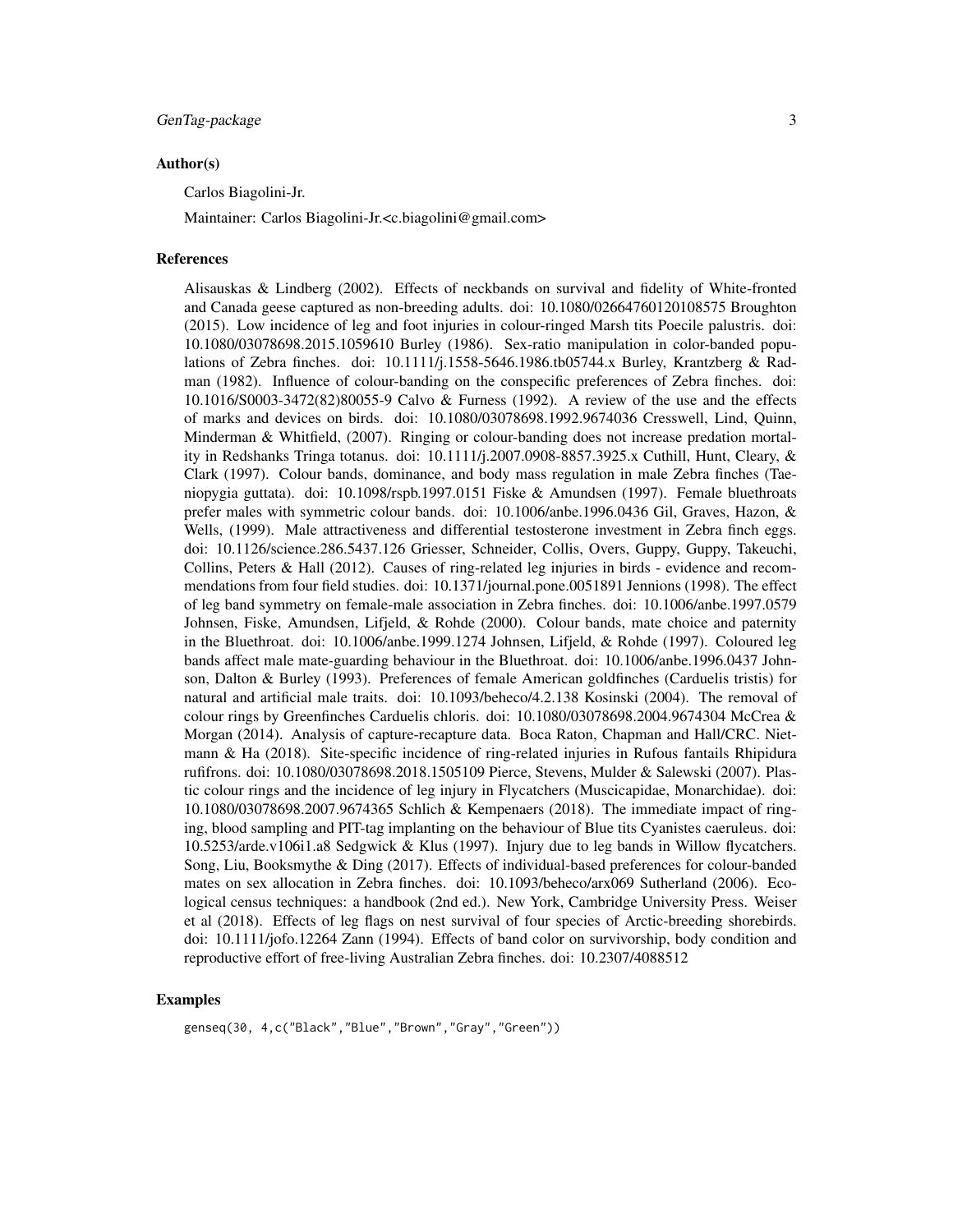<span id="page-3-0"></span>

Create combinations with equal sample probability to all colors.

#### Usage

```
allequal(ntag, colorsname, nspecial = 0, name1 = "Metal", name2 = "EMPTY", location1 = 1,
location2 = 2, nspecial1 = 1, nspecial2 = 1)
```
#### Arguments

| ntag       | Number of tag to be used in each animal.                                             |
|------------|--------------------------------------------------------------------------------------|
| colorsname | Names/Code of color tags to be sample.                                               |
| nspecial   | Number of special tags/codes, such as metallic, "EMPTY", or flag (min 0, max<br>(2). |
| name1      | Name of special tag 1.                                                               |
| name2      | Name of special tag 2.                                                               |
| location1  | Position (or group of positions) to special band 1.                                  |
| location2  | Position (or group of positions) to special band 2.                                  |
| nspecial1  | Number of special tag 1 that will be present in all sequences genetated.             |
| nspecial2  | Number of special tag 2 that will be present in all sequences genetated.             |

#### Value

A sequencie of tags

#### Author(s)

Biagolini-Jr.

#### See Also

genseq vfrequency lifexp

```
# Create an object contain the name/code of tag colors
tcol<-c("Black","Blue","Brown","Gray","Green","Pink","Purple","Red","White","Yellow")
# Generate color tag combination without especial tags
genseq(30, 4, colorsname= tcol)
#Generate color tag combination with especial color (ex metallic tag for numeric identification)
genseq(30, 4, tcol, nspecial=1, name1="Metal",location1=c(2,4))
# For ongoing works, use the argument usedcombinations to informe the previus used combinations
data(pre_used) # Data example
genseq(100, 4, tcol, usedcombinations=pre_used[,1:4])
```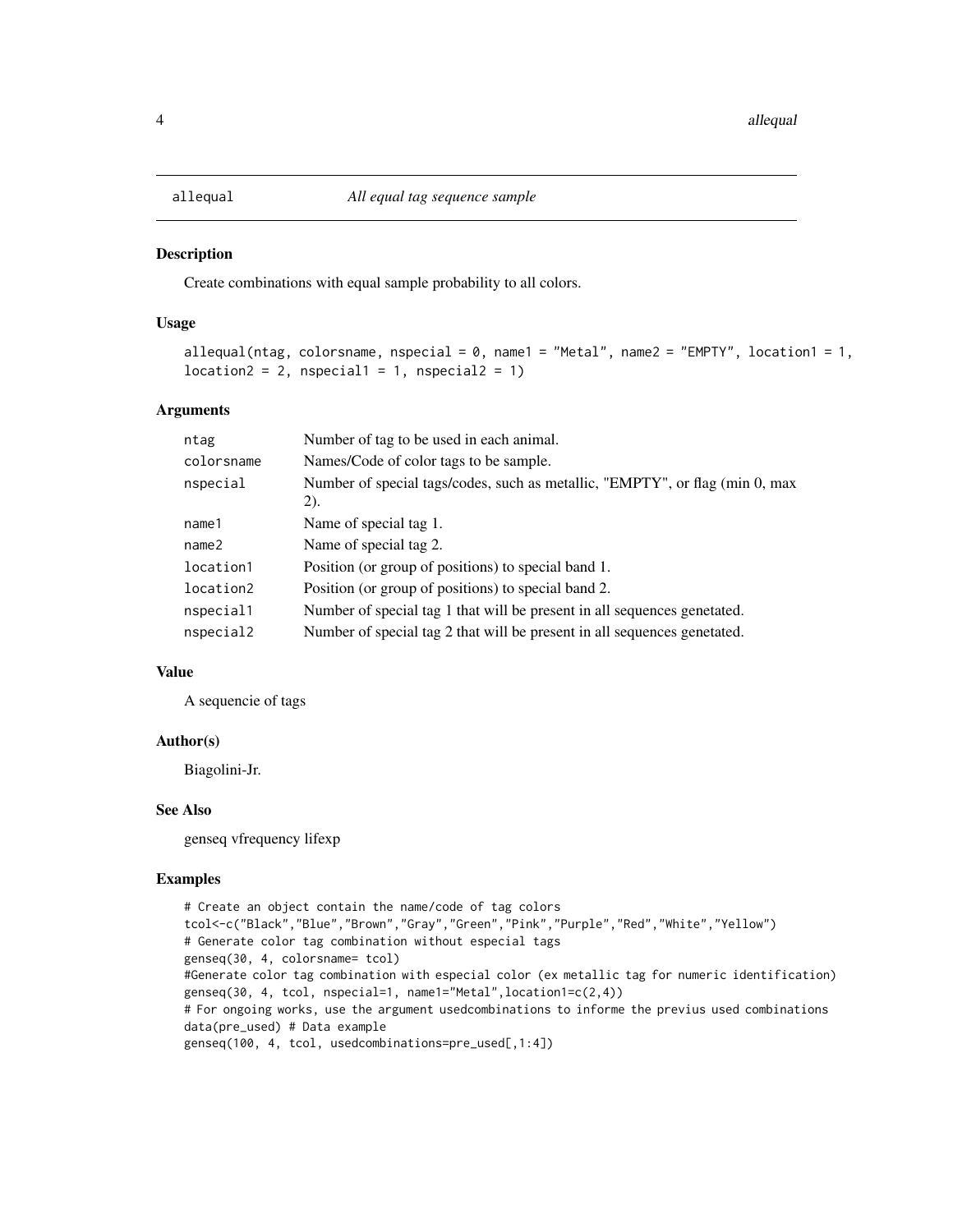Estimates number of remaining color tags in the field

#### Usage

```
erc(usedcombinations, yearusedcombinations, currentyear = NA,
 yearsurvival = NA, lifespan = NA, hide_color = NA)
```
## Arguments

usedcombinations

|                      | Pre used combinations                                                            |  |
|----------------------|----------------------------------------------------------------------------------|--|
| vearusedcombinations |                                                                                  |  |
|                      | The year in which the combination was used.                                      |  |
| currentyear          | Current year.                                                                    |  |
| vearsurvival         | An estimation of the proportion of animals that survive between years.           |  |
| lifespan             | Combinations older the lifespan will be automatically disregard.                 |  |
| hide_color           | $Color(s)$ to be hide in the estimation of remain colors tags present in nature. |  |

#### Value

A estimation of the number of remaining color tags in the field.

## Author(s)

Biagolini-Jr.

## See Also

scy

```
## The function is currently defined as
data(pre_used) # Data example
erc(pre_used[,1:4],pre_used[,5],2019,0.85, hide_color="EMPTY")
```
<span id="page-4-0"></span>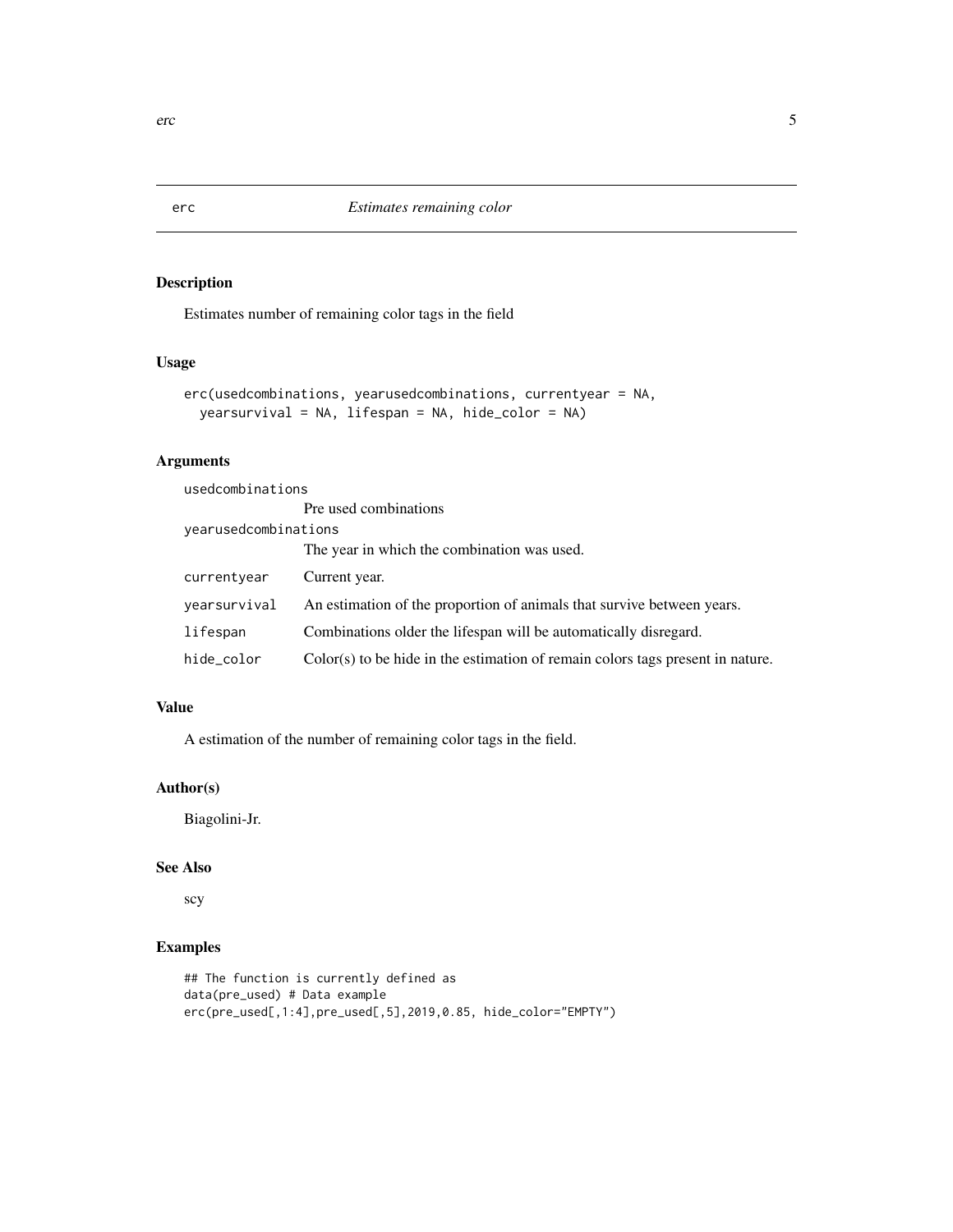<span id="page-5-0"></span>

Find synonyms in a group of colors with code for empty tag.

#### Usage

```
escode(row_under_review, emptyname = NA, columns_set = NA)
```
#### Arguments

| row_under_review |                                                     |  |
|------------------|-----------------------------------------------------|--|
|                  | Color sequence to be analyzed.                      |  |
| emptyname        | Code used to define empty code.                     |  |
| columns_set      | Range of codes which belong to the same tag region. |  |

#### Value

Matrix with all synonym

#### Examples

```
# Example of a full sequence
combination<- c("EMPTY","Red","Yellow","Red","Blue","Green")
# See synonym for the code group 1 to 3
escode(combination,"EMPTY",columns_set=1:3)
```
escombination *Empty synonym combination*

## Description

Find synonyms of a sequence with code for empty tag.

#### Usage

escombination(row\_under\_review, emptyname,  $g1 = NA$ ,  $g2 = NA$ ,  $g3 = NA$ ,  $g4 = NA$ ,  $g5 = NA$ ,  $g6 = NA$ )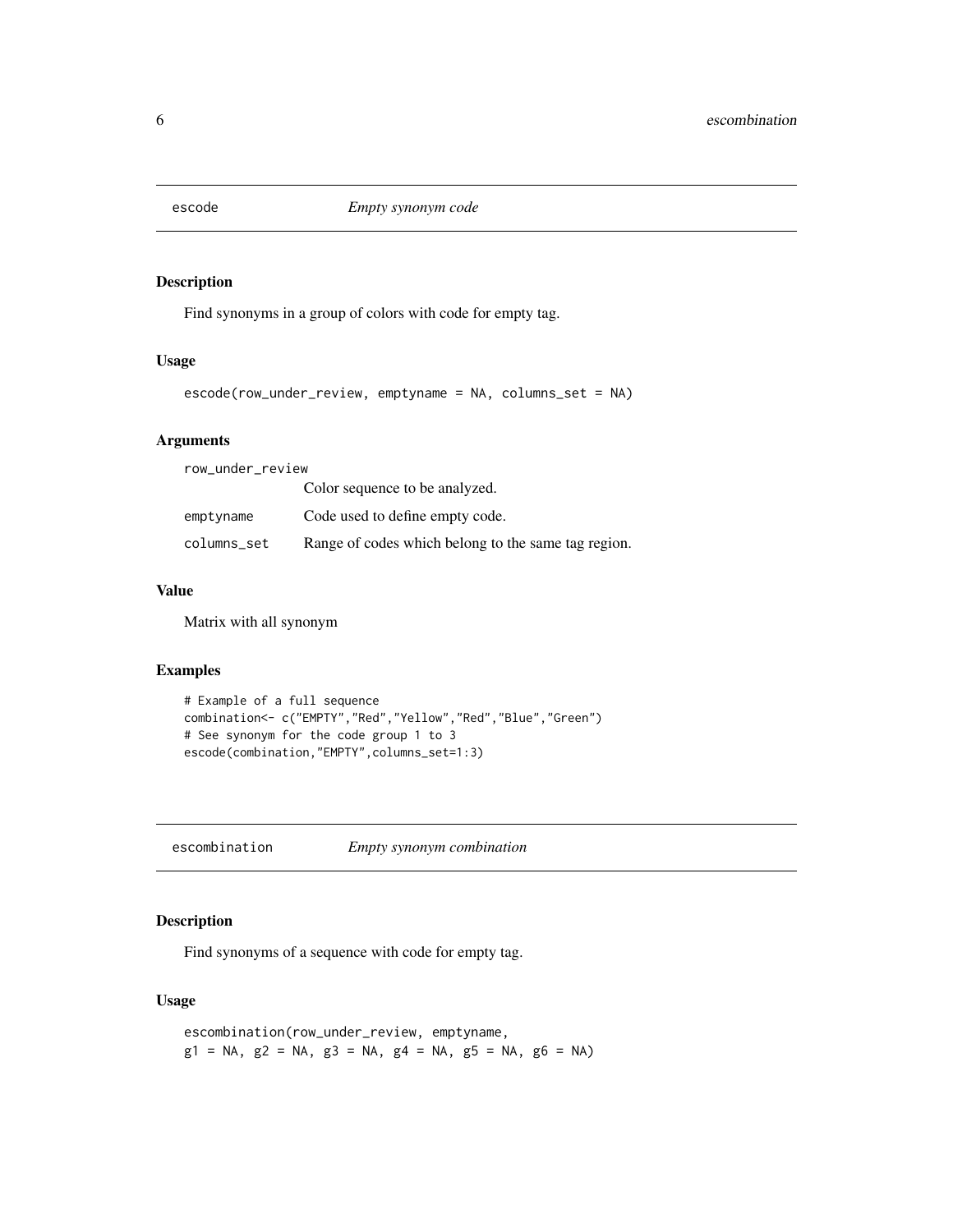#### <span id="page-6-0"></span>esdataset 7 aastaset 1989. Een aastaset 1989 waa van die gebeure 1989 van die 1989 van die 1980 van die 1980 v

#### Arguments

| row_under_review |                                 |  |
|------------------|---------------------------------|--|
|                  | Color sequence to be analyzed.  |  |
| emptyname        | Code used to define empty code. |  |
| g1               | Group of tags from group 1.     |  |
| g2               | Group of tags from group 2.     |  |
| g3               | Group of tags from group 3.     |  |
| g4               | Group of tags from group 4.     |  |
| g5               | Group of tags from group 5.     |  |
| g6               | Group of tags from group 6.     |  |

## Value

Matrix with all synonyms

#### Author(s)

Biagolini-Jr

#### See Also

escode esdataset

## Examples

```
# Example of a full sequence
combination<- c("EMPTY","Red","Yellow","Red","Blue","Green") # See synonym for the full sequence
escombination(combination,"EMPTY",g1=1:3,g2=4:6)
```
esdataset *Empty synonym dataset*

## Description

Find synonyms in a dataset contain combination with code for empty tag.

#### Usage

```
esdataset(tag_sheet, emptyname, g1 = NA, g2 = NA, g3 = NA, g4 = NA, g5 = NA, g6 = NA)
```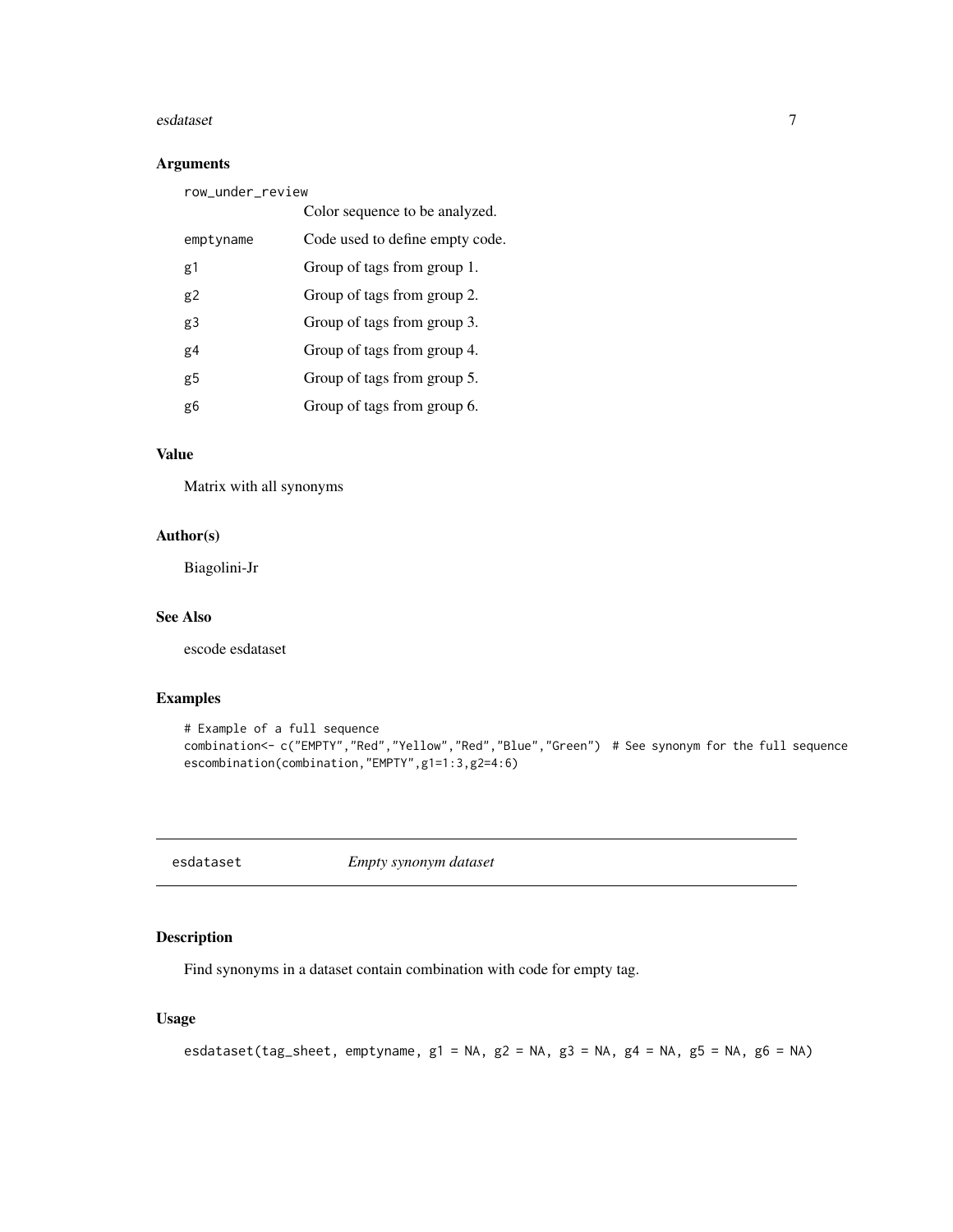## <span id="page-7-0"></span>Arguments

| tag_sheet | Dataset contain sequences to be analyzed.                                                                                                                                                                                                                                      |
|-----------|--------------------------------------------------------------------------------------------------------------------------------------------------------------------------------------------------------------------------------------------------------------------------------|
| emptyname | Code used to define empty code.                                                                                                                                                                                                                                                |
| g1        | Group of tags from group 1. For example, in a code of 6 colors for bird tag, tags<br>from 1 to 3 belongs to the left leg, and tags from 1 to 3 belongs to the right. g1<br>must to address the left leg, and g2 must to address right leg. Thus: "g1=1:3"<br>and " $g2=4:6$ ". |
| g2        | Group of tags from group 2. For example, in a code of 6 colors for bird tag, tags<br>from 1 to 3 belongs to the left leg, and tags from 1 to 3 belongs to the right. g1<br>must to address the left leg, and g2 must to address right leg. Thus: "g1=1:3"<br>and " $g2=4:6$ ". |
| g3        | Group of tags from group 3.                                                                                                                                                                                                                                                    |
| g4        | Group of tags from group 4.                                                                                                                                                                                                                                                    |
| g5        | Group of tags from group 5.                                                                                                                                                                                                                                                    |
| g6        | Group of tags from group 6.                                                                                                                                                                                                                                                    |

## Value

Matrix with all synonyms for from entire dataset

## Author(s)

Biagolini-Jr.

## See Also

escode escombination

## Examples

```
(combination<- matrix(c("EMPTY","Red","Blue","Green"),4,6,TRUE)) # Example of a dataset
esdataset(combination,"EMPTY",g1=1:3,g2=4:6)
```
genseq *Color tag combination generator*

## Description

Create sequences of color tags for animal identification.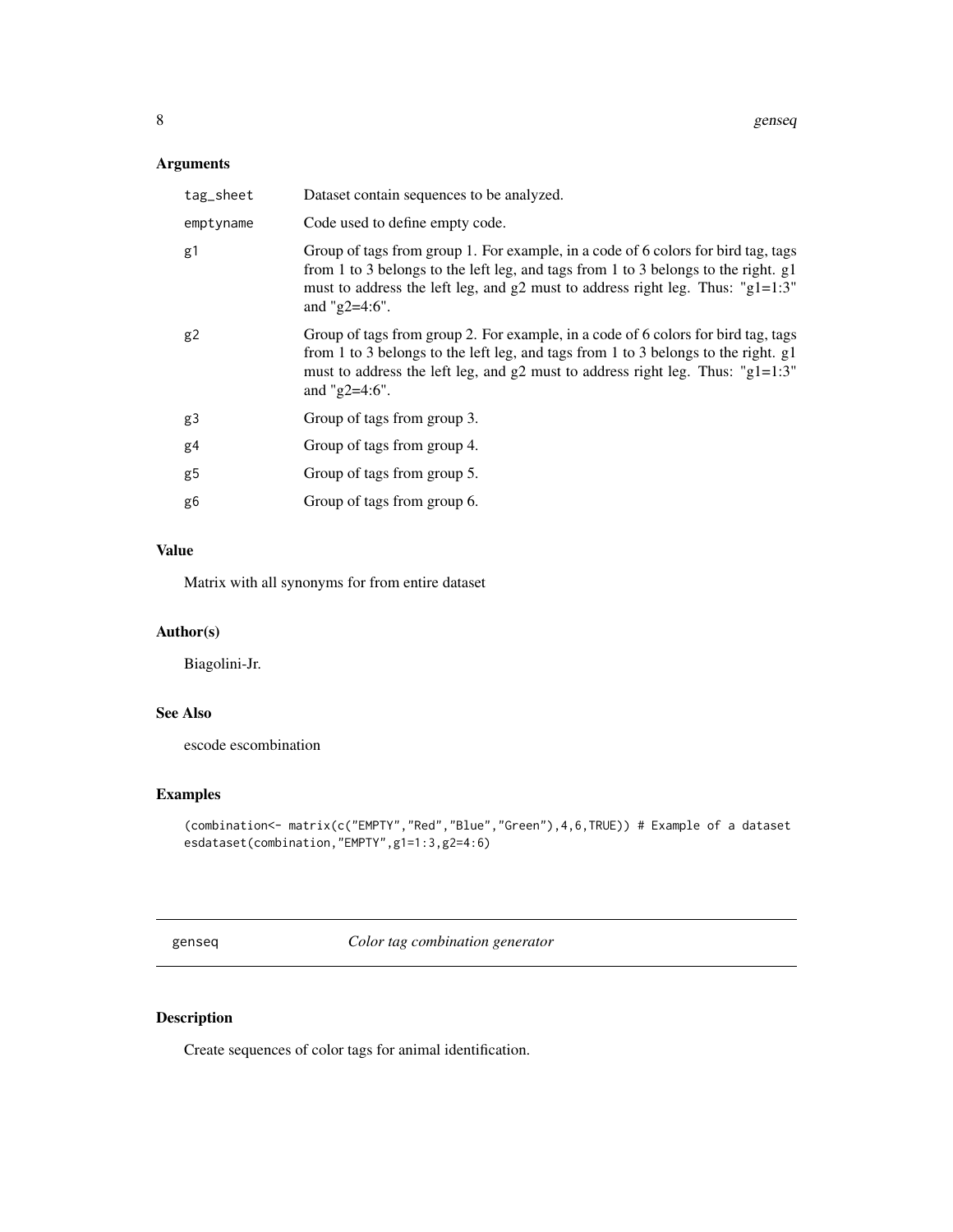#### genseq **9**

#### Usage

```
genseq(ncombinations = 100, ntag = 4, colorsname, gen_method = "allequal",
usedcombinations = NA, colorsf = NA, nspecial = 0, name1 = "Metal", name2 = "EMPTY",
location1 = 1, location2 = 2, nspecial1 = 1, nspecial2 = 1, emptyused = FALSE,
emptyname = "EMPTY", currentyear = NA, yearsurvival = 1, lifespan = NA, iotf = FALSE,
yearusedcombinations = NA, speed = 1, ignorecolor = NA,
g1 = NA, g2 = NA, g3 = NA, g4 = NA, g5 = NA, g6 = NA, parameterslist = NA)
```
#### Arguments

| ncombinations                  | Number of combinations to be generated.                                                                                                                                                                                                                                    |
|--------------------------------|----------------------------------------------------------------------------------------------------------------------------------------------------------------------------------------------------------------------------------------------------------------------------|
| ntag                           | Number of tag to be used in each animal.                                                                                                                                                                                                                                   |
| colorsname                     | Names/Code of color tags to be sample.                                                                                                                                                                                                                                     |
| gen_method<br>usedcombinations | method used for sample colors for tag sequence.                                                                                                                                                                                                                            |
|                                | Pre used combinations.                                                                                                                                                                                                                                                     |
| colorsf                        | Frequencies/ratio for color sample.                                                                                                                                                                                                                                        |
| nspecial                       | Number of special tags/codes, such as metallic, "EMPTY", or flag (min 0, max<br>2).                                                                                                                                                                                        |
| name1                          | Name of special tag 1.                                                                                                                                                                                                                                                     |
| name <sub>2</sub>              | Name of special tag 2.                                                                                                                                                                                                                                                     |
| location1                      | Position (or group of positions) to special band 1.                                                                                                                                                                                                                        |
| location2                      | Position (or group of positions) to special band 2.                                                                                                                                                                                                                        |
| nspecial1                      | Number of special tag 1 that will be present in all sequences genetated.                                                                                                                                                                                                   |
| nspecial2                      | Number of special tag 2 that will be present in all sequences genetated.                                                                                                                                                                                                   |
| emptyused                      | If pre-used combination has code for empty set as TRUE, otherwise FALSE                                                                                                                                                                                                    |
| emptyname                      | Code used to define empty code.                                                                                                                                                                                                                                            |
| currentyear                    | Current year.                                                                                                                                                                                                                                                              |
| yearsurvival                   | An estimation of the proportion of animals that survive between years.                                                                                                                                                                                                     |
| lifespan                       | Combinations older the lifespan will be automatically disregard.                                                                                                                                                                                                           |
| iotf                           | Ignore older than lifespan. If TRUE ignore pre-used combinations older than<br>lifespan                                                                                                                                                                                    |
| yearusedcombinations           |                                                                                                                                                                                                                                                                            |
|                                | The year in which the combination was used.                                                                                                                                                                                                                                |
| speed                          | Speed for color frequency adjustment.                                                                                                                                                                                                                                      |
| ignorecolor                    | Color to be ignored on lifexp.                                                                                                                                                                                                                                             |
| g1                             | Group of tags from group 1. For example, in a code of 6 colors for bird tag, tags<br>from 1 to 3 belongs to the left leg, and tags from 1 to 3 belongs to the right. g1<br>must to address the left leg, and g2 must to address right leg. Thus: "g1=1:3"<br>and "g2=4:6". |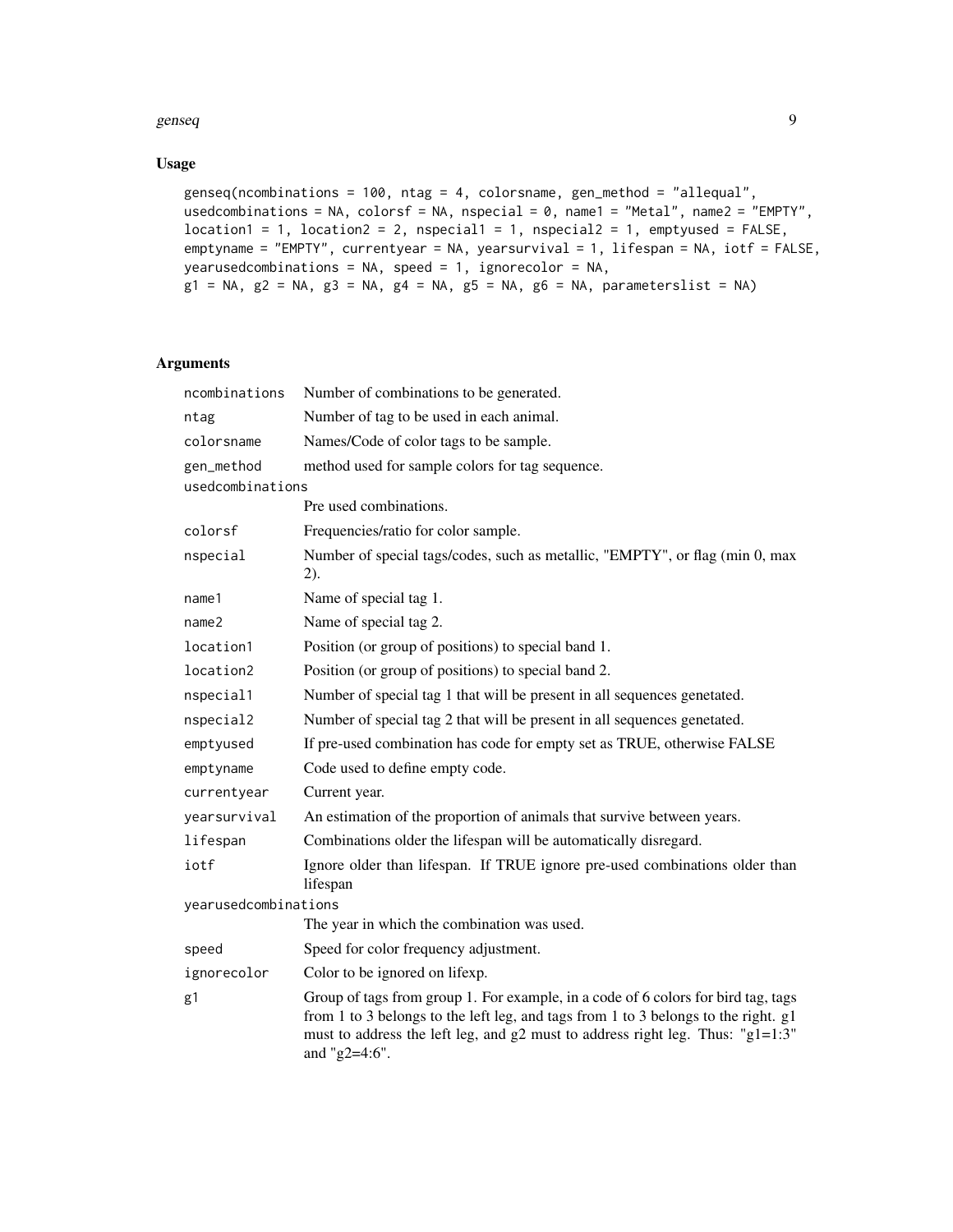<span id="page-9-0"></span>

| g2             | Group of tags from group 2. For example, in a code of 6 colors for bird tag, tags    |
|----------------|--------------------------------------------------------------------------------------|
|                | from 1 to 3 belongs to the left leg, and tags from 1 to 3 belongs to the right. g1   |
|                | must to address the left leg, and $g2$ must to address right leg. Thus: " $g1=1:3$ " |
|                | and " $g2=4:6$ ".                                                                    |
| g3             | Group of tags from group 3.                                                          |
| g <sub>4</sub> | Group of tags from group 4.                                                          |
| g5             | Group of tags from group 5.                                                          |
| g6             | Group of tags from group 6.                                                          |
|                | parameterslist parameters for methods not provide by 'GenTag'                        |

#### Value

A list of combinations

#### Author(s)

Biagolini-Jr.

#### See Also

allequal vfrequency lifexp

#### Examples

```
# Create an object contain the name/code of tag colors
tcol<-c("Black","Blue","Brown","Gray","Green","Pink","Purple","Red","White","Yellow")
# Generate color tag combination without especial tags
genseq(30, 4, colorsname= tcol)
#Generate color tag combination with especial color (ex metallic tag for numeric identification)
genseq(30, 4, tcol, nspecial=1, name1="Metal", location1=c(2,4))
# For ongoing works, use the argument usedcombinations to informe the previus used combinations
data(pre_used) # Data example
genseq(30, 4, colorsname= tcol, usedcombinations=pre_used[,1:4])
combinations<-genseq(100, 4, tcol) # save combinations into an object
```
lifexp *Life expectancy tag sequence sample*

#### **Description**

Create combinations with variable sample probability.

## Usage

```
lifexp(ntag, colorsname, nspecial = 0, name1 = "Metal", name2 = "EMPTY",
location1 = 1, location2 = 2, nspecial1 = 1, nspecial2 = 1, currentyear = NA.
yearsurvival = 1, lifespan = NA, yearusedcombinations,
usedcombinations, speed = 1, ignorecolor = NA)
```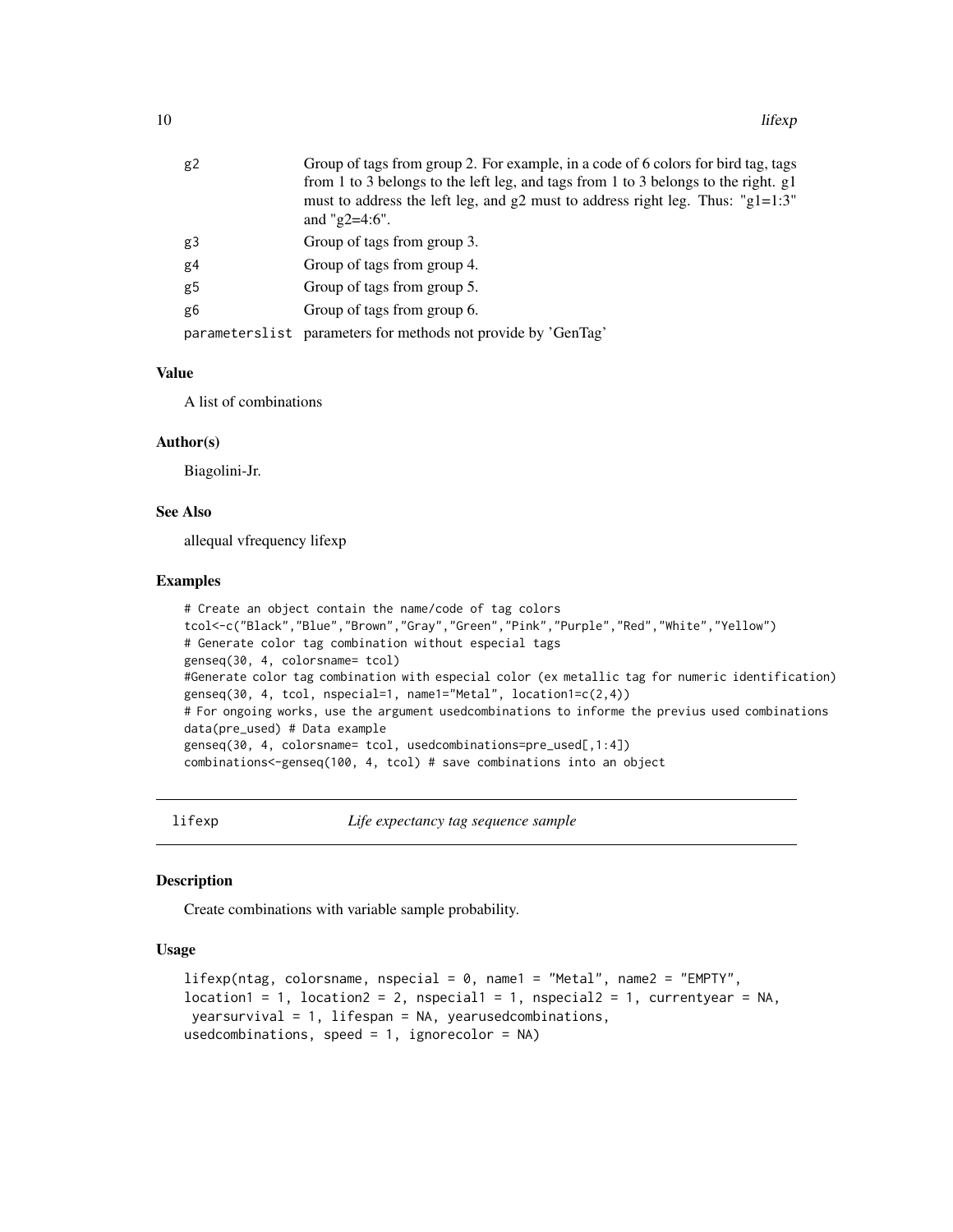#### lifexp 200 and 200 and 200 and 200 and 200 and 200 and 200 and 200 and 200 and 200 and 200 and 200 and 200 and 200 and 200 and 200 and 200 and 200 and 200 and 200 and 200 and 200 and 200 and 200 and 200 and 200 and 200 and

## Arguments

| ntag                                                                | Number of tag to be used in each animal.                                            |  |
|---------------------------------------------------------------------|-------------------------------------------------------------------------------------|--|
| colorsname                                                          | Names/Code of color tags to be sample.                                              |  |
| nspecial                                                            | Number of special tags/codes, such as metallic, "EMPTY", or flag (min 0, max<br>2). |  |
| name1                                                               | Name of special tag 1.                                                              |  |
| name <sub>2</sub>                                                   | Name of special tag 2.                                                              |  |
| location1                                                           | Position (or group of positions) to special band 1.                                 |  |
| location2                                                           | Position (or group of positions) to special band 2.                                 |  |
| nspecial1                                                           | Number of special tag 1 that will be present in all sequences genetated.            |  |
| nspecial2                                                           | Number of special tag 2 that will be present in all sequences genetated.            |  |
| currentyear                                                         | Current year.                                                                       |  |
| yearsurvival                                                        | An estimation of the proportion of animals that survive between years.              |  |
| lifespan                                                            | Combinations older the lifespan will be automatically disregard.                    |  |
| yearusedcombinations<br>The year in which the combination was used. |                                                                                     |  |
| usedcombinations                                                    |                                                                                     |  |
|                                                                     | Pre used combinations.                                                              |  |
| speed                                                               | Speed for color frequency adjustment.                                               |  |
| ignorecolor                                                         | Color to be ignored on lifexp.                                                      |  |

## Value

A sequencie of tags

## Author(s)

Biagolini-Jr.

## See Also

allequal genseq vfrequency

```
data(pre_used) # Data example
# Create an object contain the name/code of tag colors
tcol<-c("Black","Blue","Brown","Gray","Green","Pink","Purple","Red","White","Yellow")
genseq(30, 4,tcol, "lifexp", pre_used[,1:4],
yearusedcombinations=pre_used[,5], yearsurvival= 0.8, lifespan=5, currentyear=2019)
```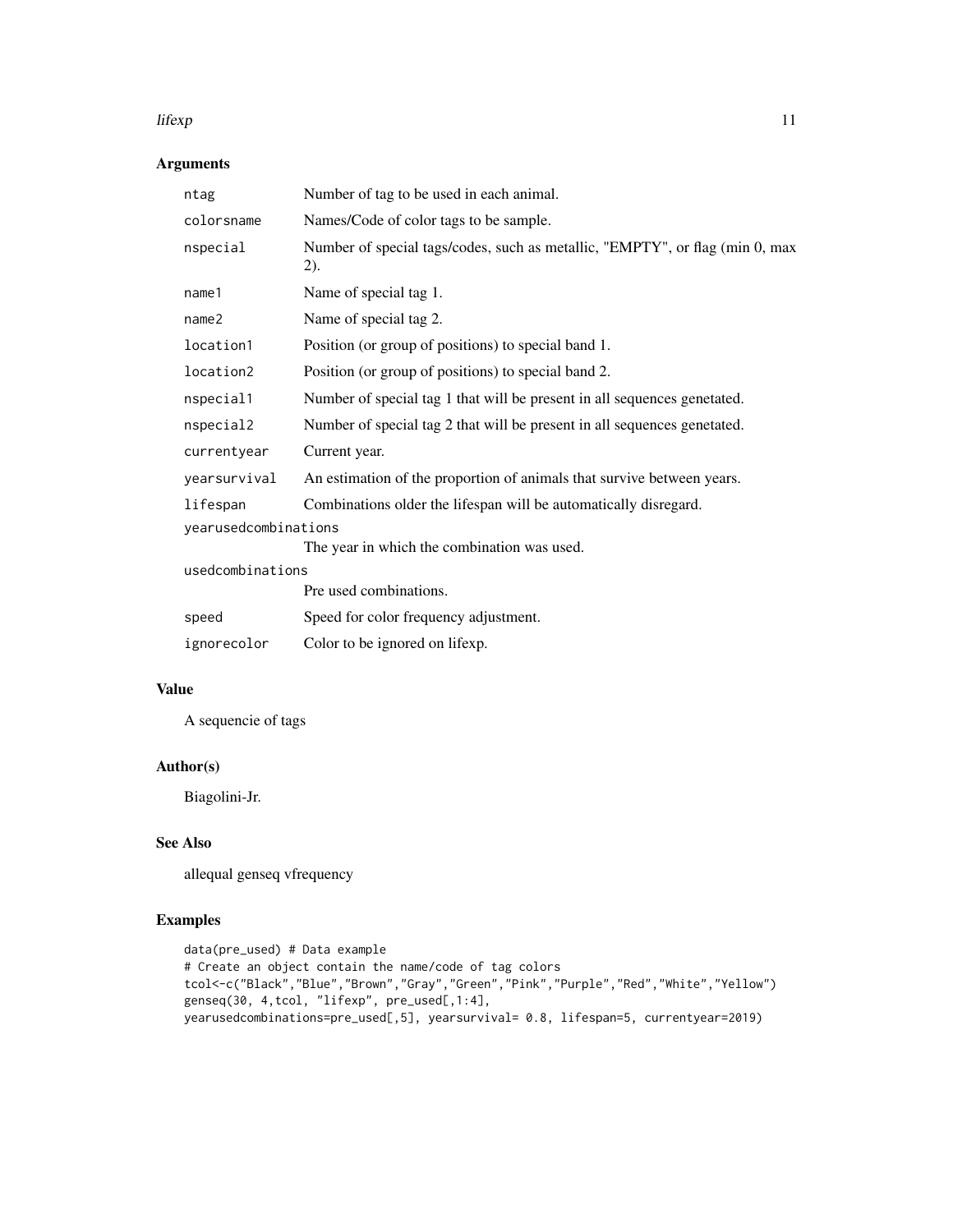<span id="page-11-0"></span>

Simulated data of pre-used combinations

## Usage

```
data("pre_used")
```
#### Format

A data frame with 1200 observations on the following 5 variables.

- Tag\_1 a factor with levels Black Brown Dark\_Blue EMPTY Gray Green Light\_Blue Orange Pink Red White Yellow
- Tag\_2 a factor with levels Black Brown Dark\_Blue Gray Green Light\_Blue Metal Orange Pink Red White Yellow
- Tag\_3 a factor with levels Black Brown Dark\_Blue EMPTY Gray Green Light\_Blue Orange Pink Red White Yellow
- Tag\_4 a factor with levels Black Brown Dark\_Blue Gray Green Light\_Blue Metal Orange Pink Red White Yellow

Year a numeric vector

#### Details

Simulated database to example of registers of color tag sequences usage. Columns 1, 2 ,3 and 4 represent the tag code, and column 5 is the date of tagging.

#### Source

Simulated database

## Examples

data(pre\_used)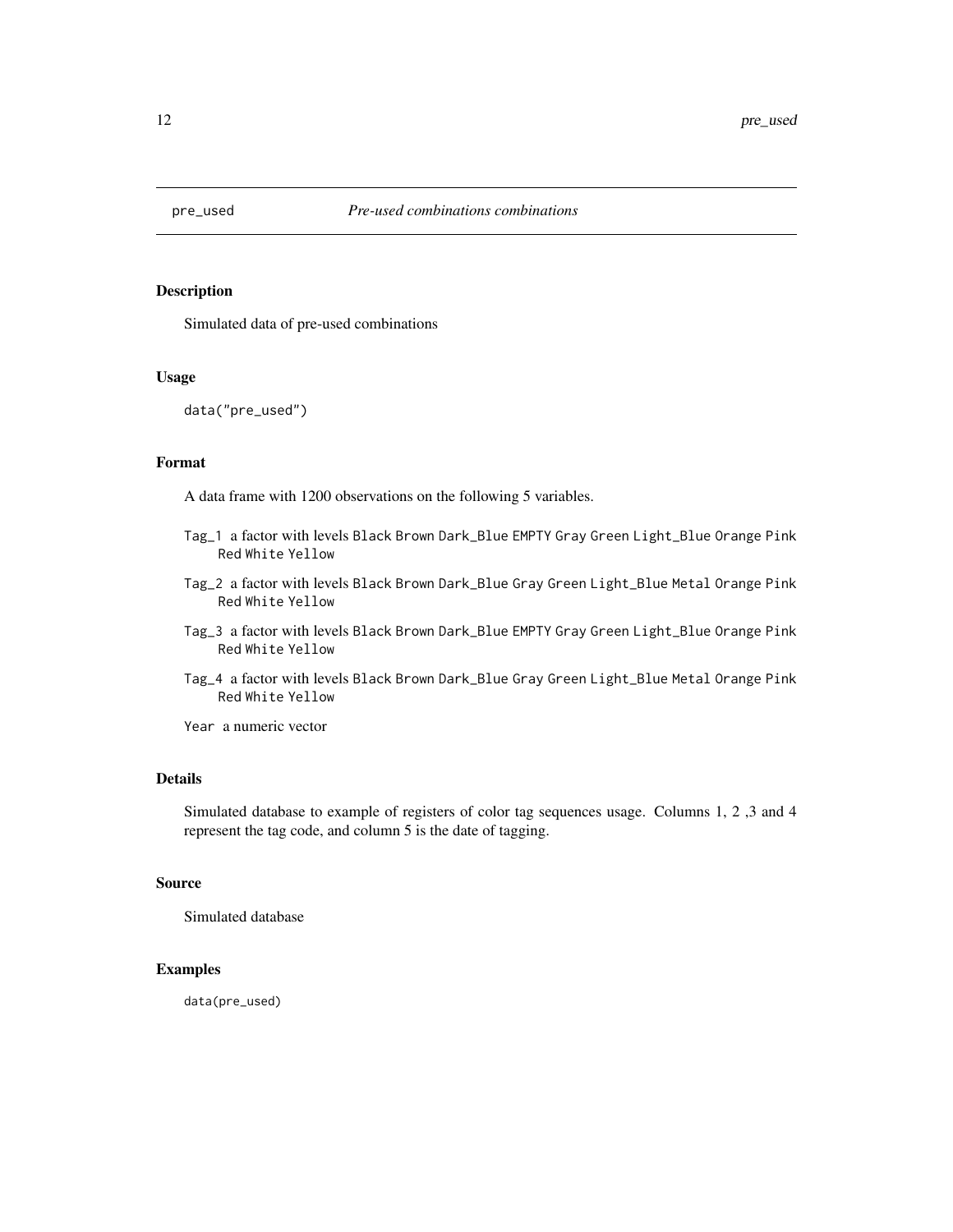Summary the number of each color tag used per year.

## Usage

```
scy(usedcombinations, yearusedcombinations, hide_color = NA)
```
## Arguments

| usedcombinations     |                                                                                  |
|----------------------|----------------------------------------------------------------------------------|
|                      | Pre used combinations.                                                           |
| yearusedcombinations |                                                                                  |
|                      | The year in which the combination was used.                                      |
| hide_color           | $Color(s)$ to be hide in the estimation of remain colors tags present in nature. |

#### Value

A summary of the numeber of tag colors used by year

## Author(s)

Biagolini-Jr.

## See Also

erc

```
data(pre_used) # Data example
scy(pre_used[,1:4],pre_used[,5], hide_color="EMPTY")
```
<span id="page-12-0"></span>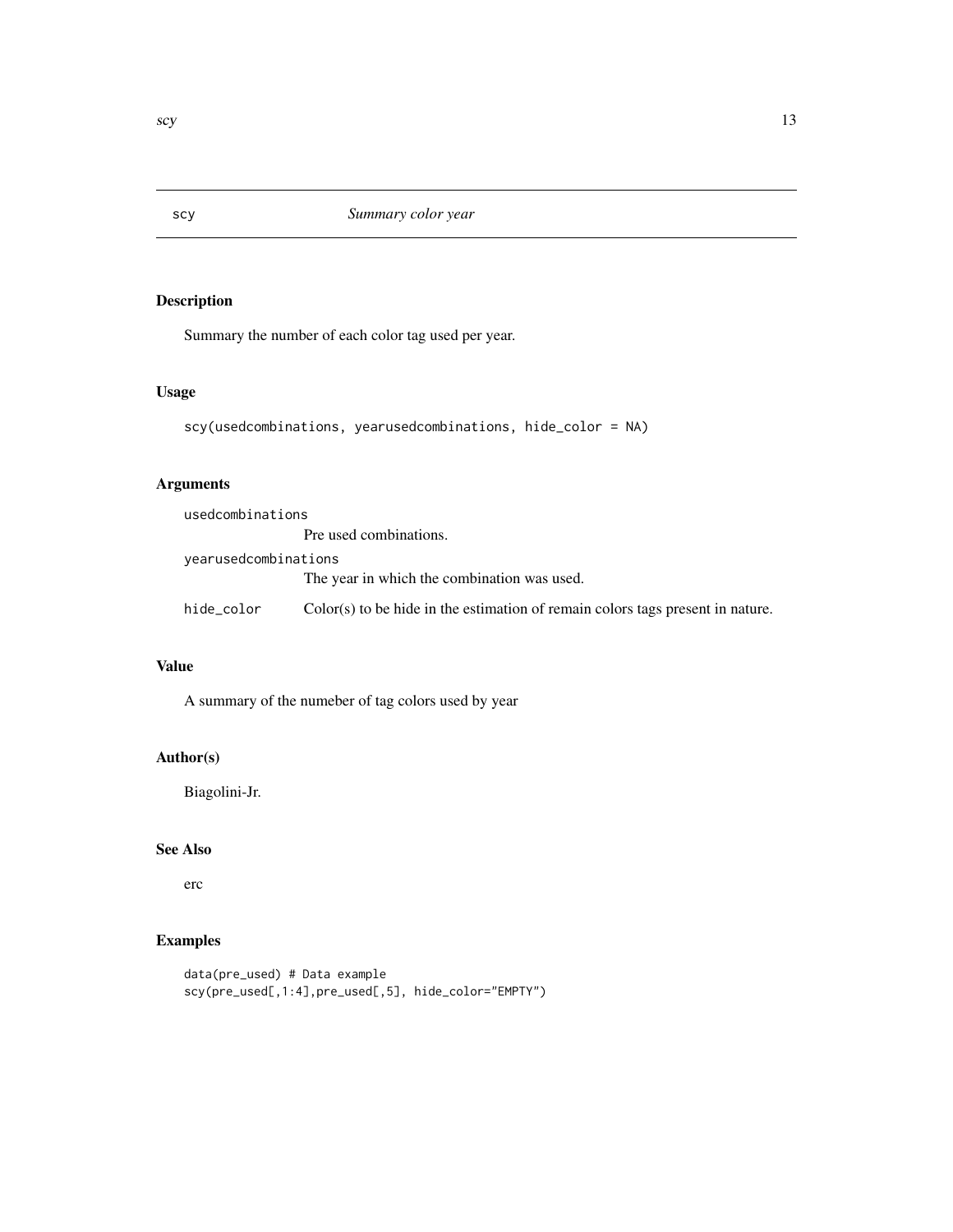<span id="page-13-0"></span>

Create combinations with defined sample probability to each colors.

## Usage

```
vfrequency(ntag, colorsname, colorsf, nspecial = 0, name1 = "Metal",
name2 = "EMPTY", location1 = 1, location2 = 2, nspecial1 = 1, nspecial2 = 1)
```
#### Arguments

| ntag              | Number of tag to be used in each animal.                                             |
|-------------------|--------------------------------------------------------------------------------------|
| colorsname        | Names/Code of color tags to be sample.                                               |
| colorsf           | Frequencies/ratio for color sample.                                                  |
| nspecial          | Number of special tags/codes, such as metallic, "EMPTY", or flag (min 0, max<br>(2). |
| name1             | Name of special tag 1.                                                               |
| name <sub>2</sub> | Name of special tag 2.                                                               |
| location1         | Position (or group of positions) to special band 1.                                  |
| location2         | Position (or group of positions) to special band 2.                                  |
| nspecial1         | Number of special tag 1 that will be present in all sequences genetated.             |
| nspecial2         | Number of special tag 2 that will be present in all sequences genetated.             |

#### Value

A sequencie of tags

#### Author(s)

Biagolini-Jr

#### See Also

allequal genseq lifexp

```
tcol<-c("Black","Blue","Brown","Gray","Green","Pink","Purple","Red","White","Yellow")
p<-c(1,2,5,1,2,2,4,5,8,5)
genseq(30, 4, tcol, gen_method="vfrequency", colorsf=p)
```